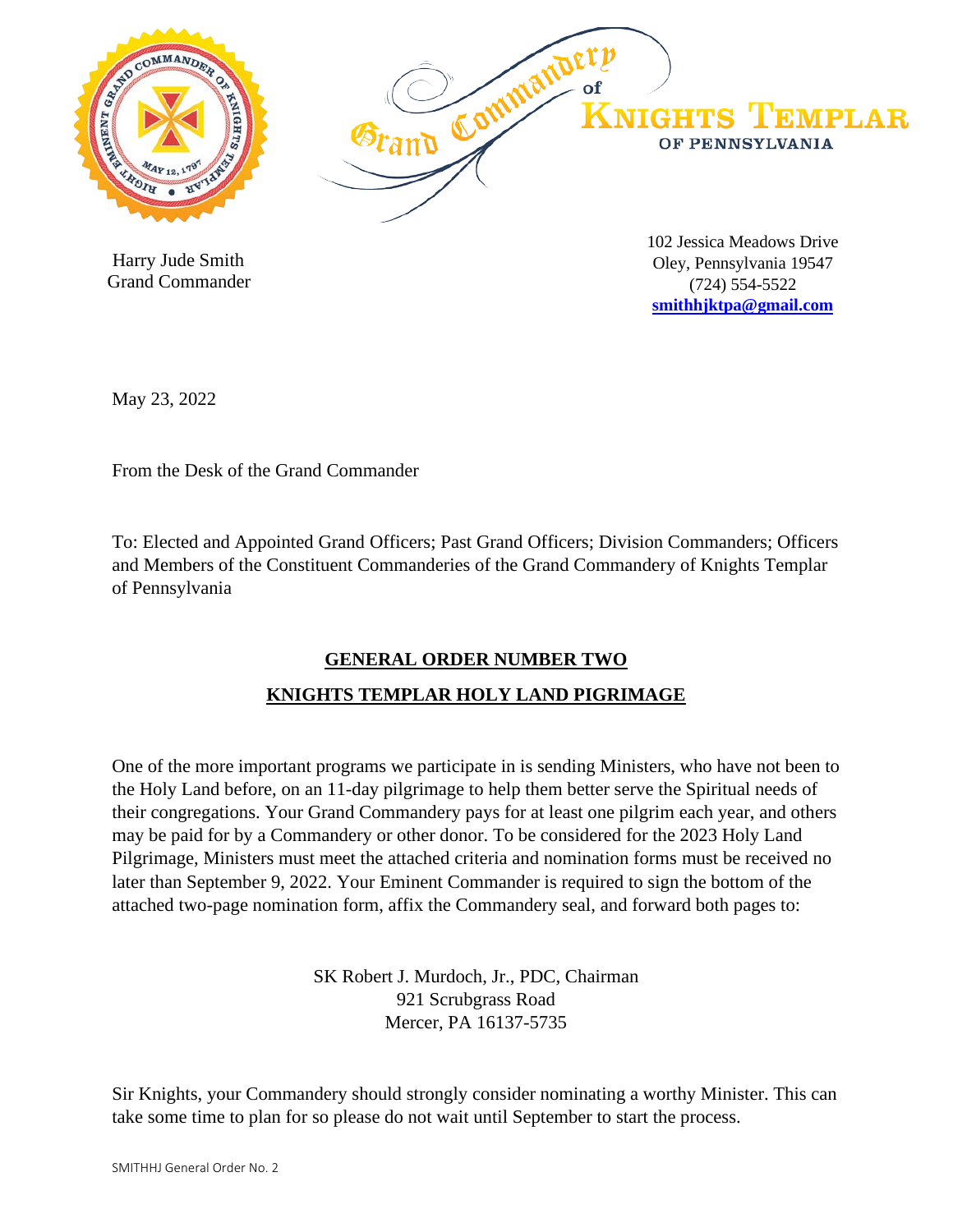This General Order is to be read in full at the next Stated Conclave and all Stated Conclaves prior to the deadline and entered in full in the records.

Given under my hand and seal of the Grand Commandery of Knights Templar of Pennsylvania this day, May 23, in the year of our Lord 2022, A.O. 904.

Yours in Templary,

*Harry J. Smith*

Harry J. Smith Grand Commander

Attest: Mark G. Mattern, PGC Grand Recorder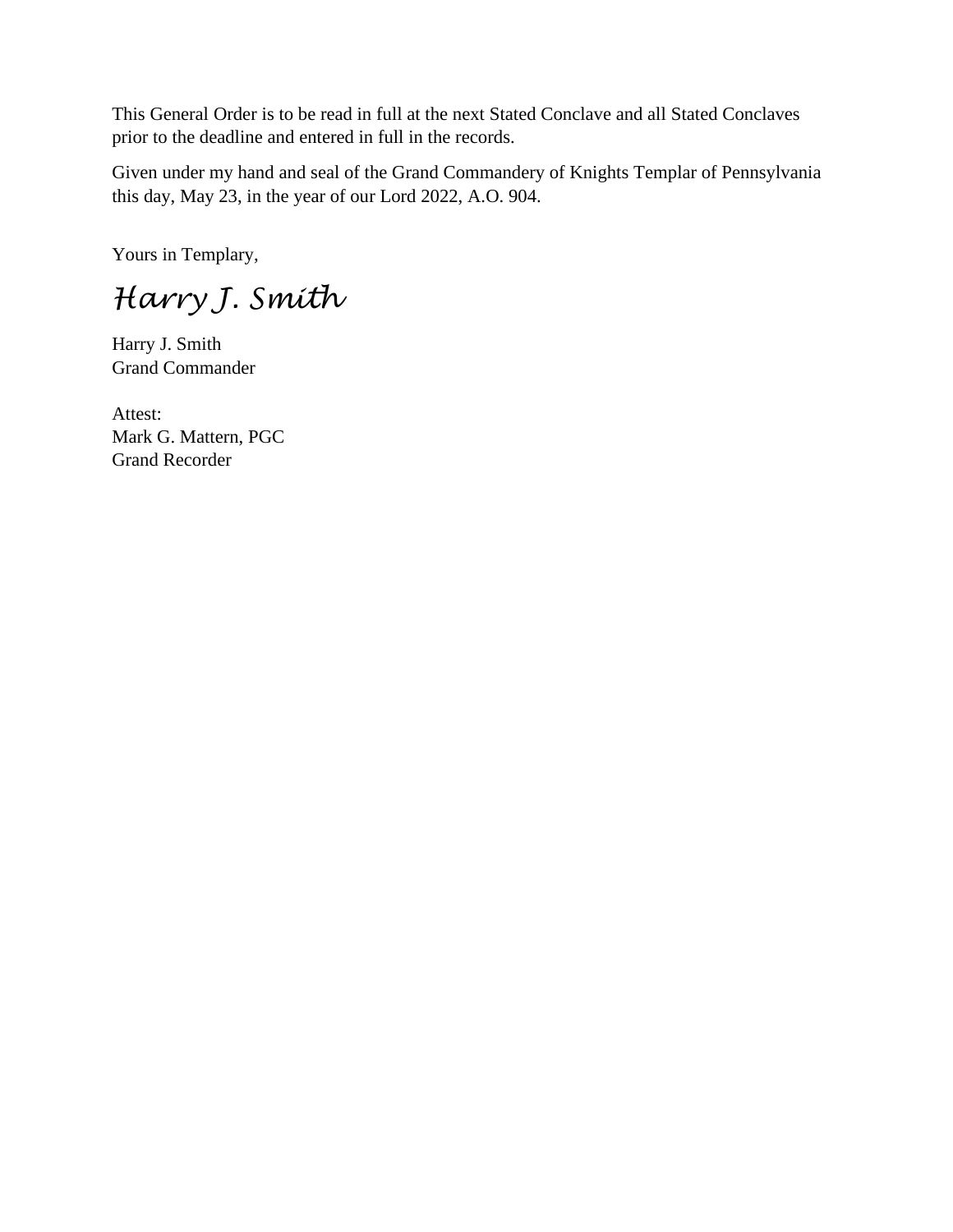

EMMETT MILLS. P.G.C. CUAEWM@AOL.COM 1713 Betrillo Ct. (248) 217-7132 Cell The Villages, FL 32162 (248) 541-1757 Fax

March 16, 2022

**Our Mission:** To send Ordained Christian Ministers on a Biblical study and historical / cultural immersion experience who would not have the opportunity otherwise.

> **Our Goal:** To send 60 Ordained Christian Ministers on the 39th Holy Land Pilgrimage in February 2023

#### **TO: Grand Recorders and Grand Commandery Holy Land Pilgrimage Chairmen**

Gate 1 Travel Agency has reserved places for two (2) groups of 25+ people for the 2023 Knights Templar Holy Land Pilgrimage. The dates are:

#### **February 6 – February 16, 2023 and February 20 – March 2, 2023**

- Travel date will be honored on a first come, first served basis There will be 2 groups, A & B.
- The cost this year has increased and is \$**3,900.00** from JFK in New York to Tel Aviv, Israel. This includes three meals daily, entrance fees, standard tipping, and travel insurance. (Also included: fuel surcharge and the airport tax.) **This fee does not include domestic flights from your area to JFK (which are the responsibility of either the Grand Commandery Holy Land Pilgrimage Fund or The Sponsoring Commandery)**. Each state is encouraged to make their domestic flight arrangements with Gate 1 Travel to coordinate flight schedules.
- In order to expedite communications, please send your email addressed to cuaewm@aol.com.

Enclosed is a copy of the **Nomination Form** to be filled out for each pilgrim minister you select. (It would be useful for you to use this form for all ministers nominated in your state.) Also included in this mailing are the **Guidelines for Selection of Ministers, and a new Certification form**. When you submit the materials for your pilgrim ministers, you will need to include three items: Certification Form (signed by the Grand Recorder and the State Holy Land Pilgrimage Chairman), the Nomination Form (filled out completely by the pilgrim minister), and the full fee (check made out to **HOLY LAND PILGRIMGE, INC**). **All of these items are due by September 30**.

Please note that this program is for ministers who might not otherwise have this opportunity. Any minister who has previously traveled to the Holy Land would not meet this criterion. The Knights Templar Holy Land Pilgrimage is intended for **first time pilgrims**, those who have not been to the Holy Land before. This pilgrimage is an 11 day program that covers as much ground as possible in the touring days (we average  $5 - 7$  miles of walking many days, often uphill or up steps and on uneven surfaces). Make sure your pilgrims are physically capable of fully participating in this trip.

Thank you so much for your continued prayerful support of this very important Christian Knights Templar program.

In His name,

# *Emmett W. Mills, Jr.*

S. K. Emmett Mills, KCT, PGC, Chairman Knights Templar Holy Land Pilgrimage Grand Encampment, Knights Templar, USA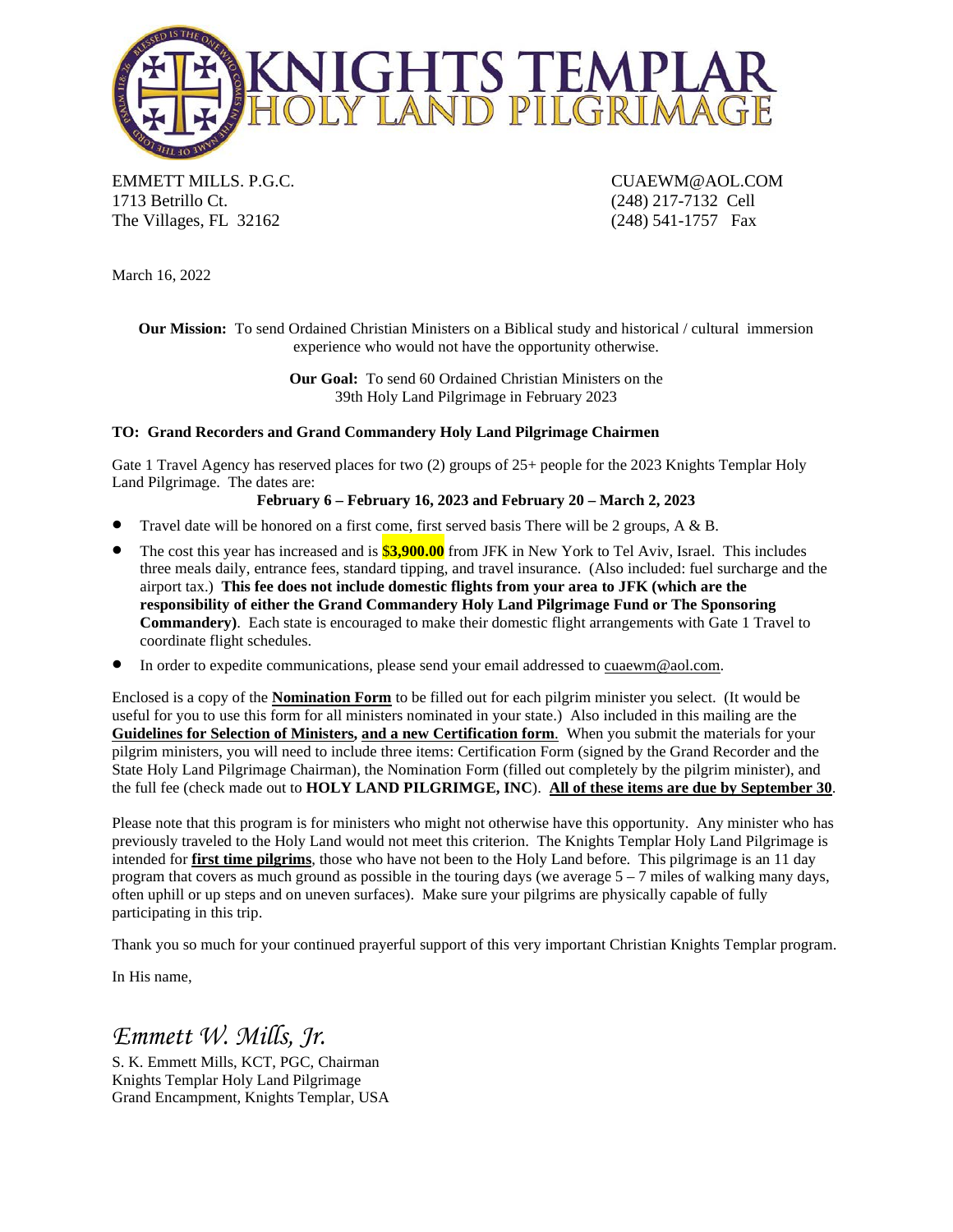# **Knights Templar Holy Land Pilgrimage**

# **GUIDELINES FOR THE SELECTION OF MINISTERS**

The following are the selection criteria suggested for use in choosing ministers for the Knight Templar Holy Land Pilgrimage. Please carefully consider these guidelines before inviting ministers to apply.

Ministers to be considered should:

- Have **never traveled to the Holy Land** before.
- Be in **good physical health** (if the idea of walking a brisk mile or more uphill, nonstop, with steps - is a concern, this may not be the program from which this person would benefit). This is a physically rigorous program. We average  $5 - 7$  miles of walking each day. Many surfaces are uneven, unpaved, with steps and some steep inclines. This is an important consideration. A person who is unable to fully participate will miss valuable parts of this experience. *(We do offer a Senior Pilgrimage in the Fall of even years for those with mild mobility issues.)*
- Be serving in some form of **Credentialed Ministry** (Ordained, Certified, Licensed, etc.) A copy of the minster's credentials (certificate or letter) is to accompany the nomination form.
- Be currently serving in a **leadership ministry**, with regular preaching responsibility. This means that they are employed by the church in a leadership role and that ministry is considered their primary source of income.
- Be mindful of the value of including **women and minority pastors** for consideration.
- **Have served at least one year** in full time ministry in a primary leadership role as pastor / minister.
- **Have at least ten years of full time service** remaining in their active ministry. This opportunity is intended to enhance the ongoing preaching, teaching and overall biblical understanding of the participant, and in turn, benefit those they serve.
- Be willing to travel with an **ecumenical group** of other ministers from many denominations and religious groups, both male and female ministers, and maintain a professional and courteous attitude toward all.
- Be willing to travel in a program sponsored by the **Grand Encampment of Knights Templar of the USA**, an appendant organization of **Freemasonry**.
- **Be willing to travel without their spouse**. This is non-negotiable.
- Have the understanding that this is a **strenuous educational and spiritual study seminar / historical & cultural immersion experience** and not a vacation trip.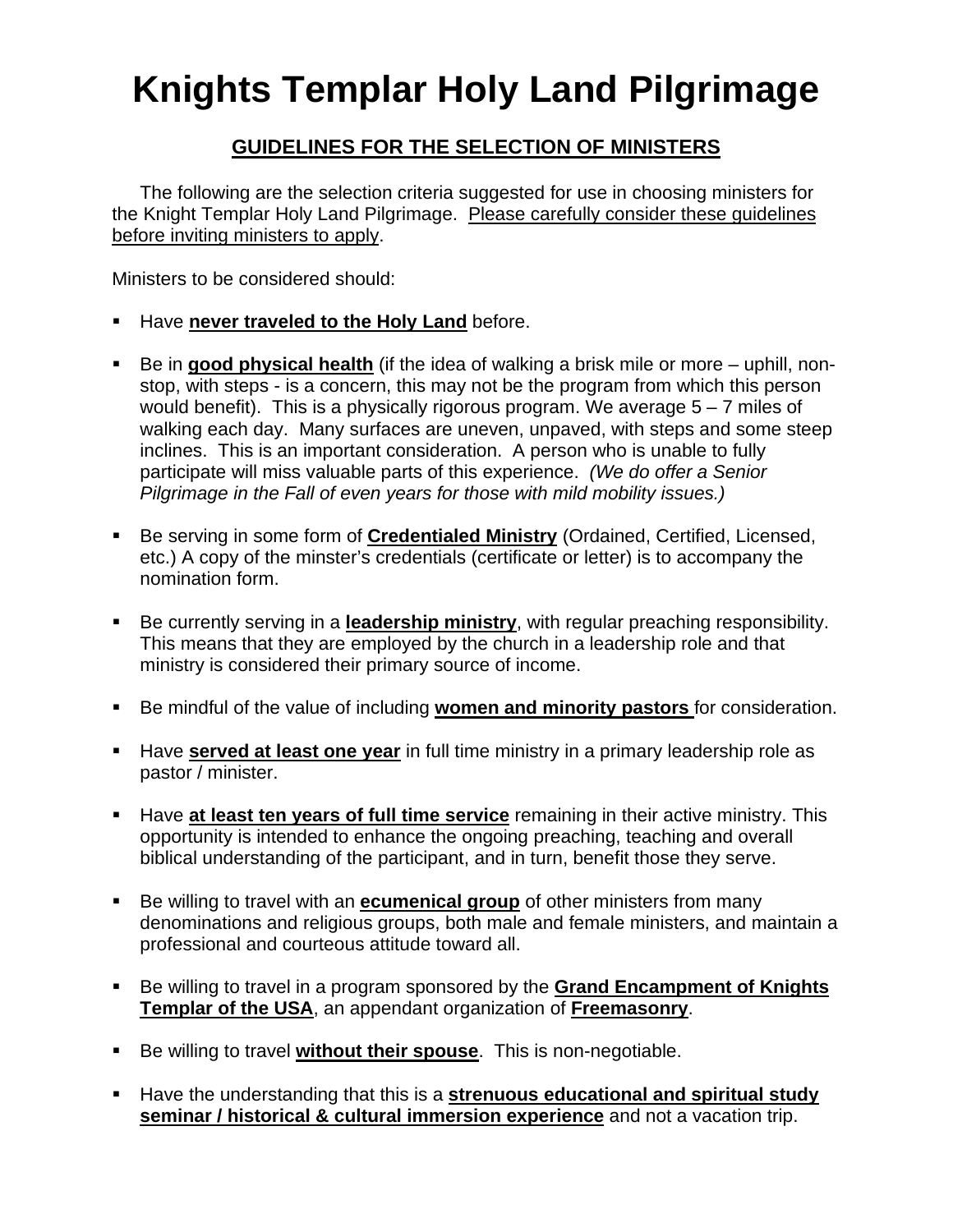### **QUESTIONNAIRE FOR MINISTERS / NOMINATION FORM 2023**



| 3. TELEPHONE: area code (_______) home: ___________________work _____________mobile________________                          |  |
|------------------------------------------------------------------------------------------------------------------------------|--|
|                                                                                                                              |  |
|                                                                                                                              |  |
|                                                                                                                              |  |
| 7. HIGHER EDUCATION - give name of school, years attended, and degrees achieved:                                             |  |
| 8. Type of ordination and name of body conferring ordination ( <i>please attach a copy of your ordination certificate</i> ): |  |
| 9. Name of Church you currently serve and its complete address (including city, state & zip) and <b>office phone</b> :       |  |
| 10. Number of years in <b>full time</b> ordained ministry: ___________________________                                       |  |
| 11. List other churches, years served and positions held:                                                                    |  |
| 12. Have you ever been to the Holy Land? _______ If yes, give the date(s) and the single most inspiring site visited:        |  |
|                                                                                                                              |  |
|                                                                                                                              |  |